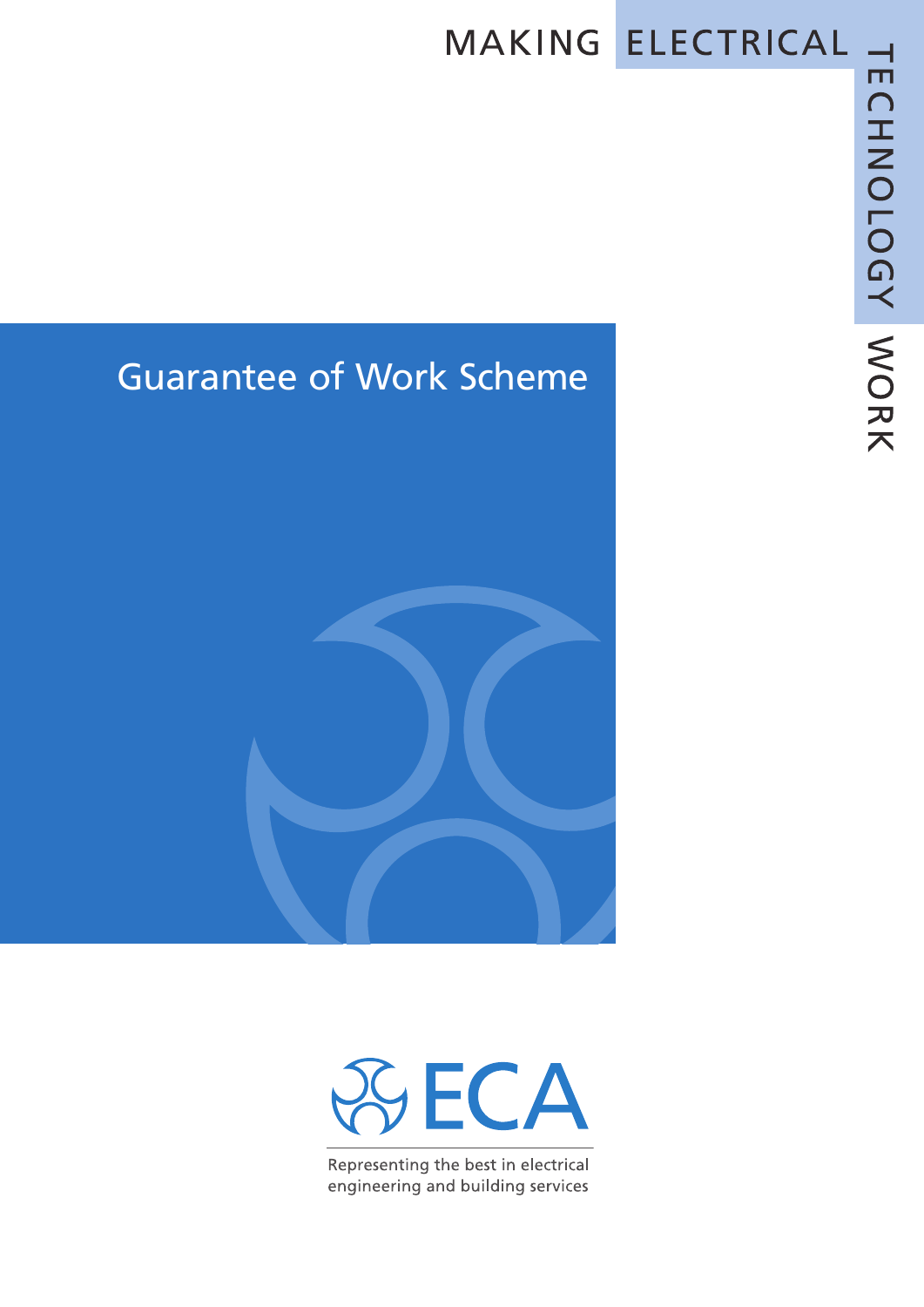## Ensuring Installation Safety and Customer Satisfaction

**A key aim of the Electrical Contractors' Association (ECA) is to ensure that electrical installation work is undertaken by qualified people to high standards of quality and safety and to terms which are equitable to the customer and installer:**

- All potential Registered Members are inspected and assessed to ensure that they operate sound business practices.
- The technical competence of potential Members is inspected to ensure compliance with relevant national standards.
- Regular technical assessment provides assurance that the work of Registered Members meets the requirements of the industry's current standards, regulations and codes of practice.
- The ECA Code of Fair Trading, registered with the Office of Fair Trading, sets out comprehensive trading arrangements, which are fair to the customer. Copies of the Code are available from Registered **Members**

#### ECA Guarantee of Work Scheme

- The ECA Guarantee of Work Scheme, subject to its terms and conditions, is provided at no additional cost to the customers of ECA Registered Members. It offers the highest level of accountability and protection of any representative or qualifying body within the electrical installation Industry.
- The Scheme guarantees, to customers of the ECA Registered Members, that if electrical installation work fails to comply with the relevant British Standards, it will be rectified. Products and materials selected by the Member must conform to the relevant Sale of Goods legislation.
- By referring to this document, the Guarantee can be used to satisfy the requirements of Part P of the Building Regulations and TrustMark.
- The ECA Guarantee is effective for claims, which are notified within 6 years of completion of the work, and is subject to a maximum limit of either £50,000 or £100,000 for multiple contracts for the same customer in any one year.
- An example of the Guarantee's terms and conditions is shown opposite. Any questions concerning the Guarantee of Work Scheme must be directed to the ECA's Business Policy and Practice Department at the address which appears at the end of this document.

#### Complimentary Facilities

The ECA provides a number of 'guarantee' schemes; these are intended to assure customers of Registered Members that work will meet relevant standards. The Guarantee of Work scheme provides automatic cover to its advertised limit. Thereafter, for projects whose financial value exceeds the limit guaranteed by the Scheme, the Association can provide an insurance-backed Warranty. The Association also provides Registered Members with a complimentary insurancebacked bond. Customer's of Registered Members, who require the Bond and/or Warranty services, must ensure they request and retain, a countersigned copy of the applicable certificate.

The Bond and Warranty Schemes are particular to the Registered Member's own trading circumstances and may not suit every commercial contract.

The Association publishes the details of the Guarantee, Bond and Warranty in separate publications, which are available on request.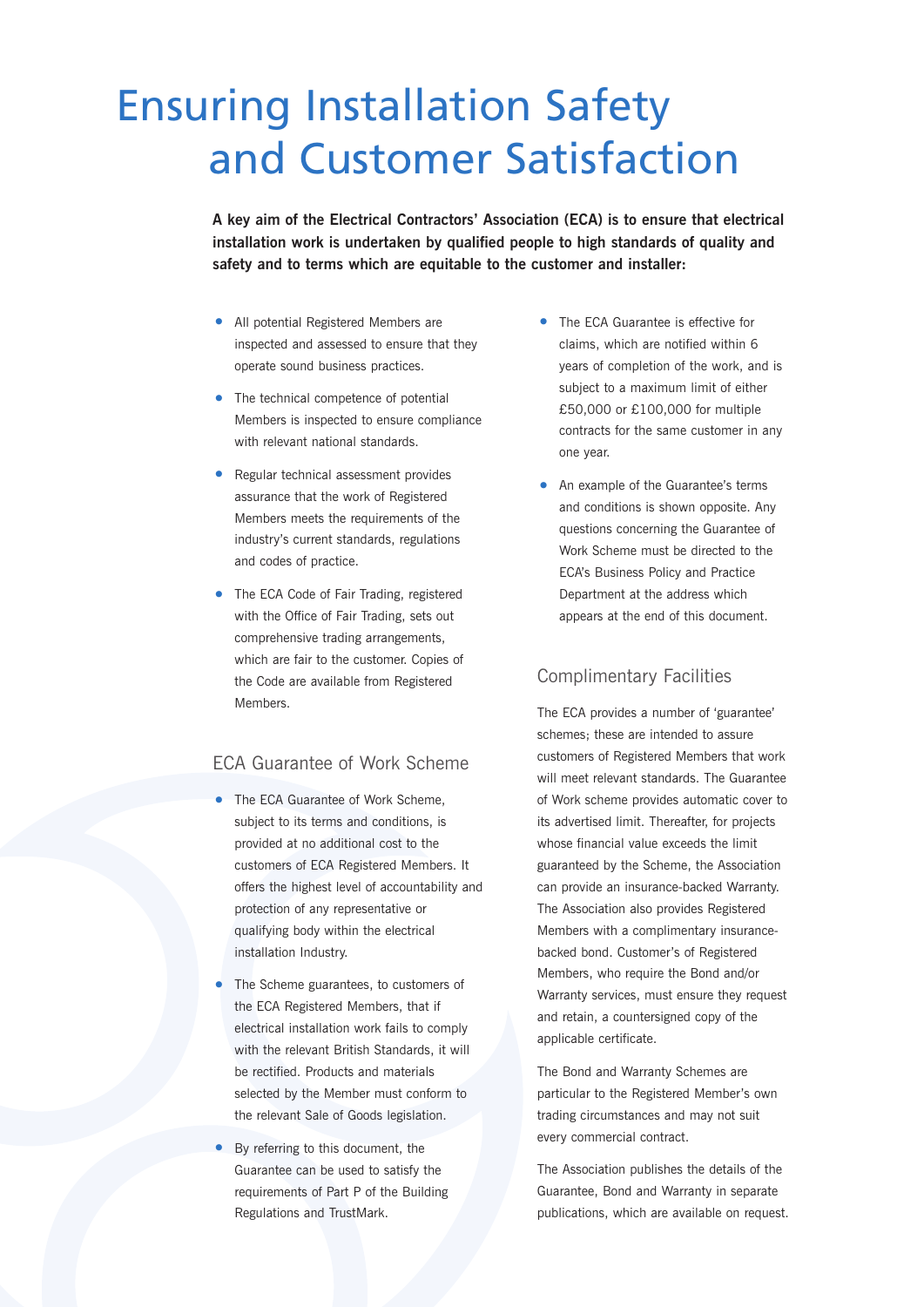### The Electrical Contractors' Association

# Guarantee of Work Scheme

**The Electrical Contractors' Association ("ECA") whose Head Office is at ESCA House, 34 Palace Court, London W2 4HY, GUARANTEES the standard of electrotechnical work carried out and materials supplied only by its Registered Members ("ECA Members") for their customers in the United Kingdom, the Channel** Islands and the Isle of Man, to the following extent and subject to the following terms and conditions.

#### **DEFINITIONS**

#### **For the purposes of this document the following words shall have the following meanings.**

Completion (or Completed) – the date the works are certified compliant with the applicable amendment of the BS 7671 or its successor.

Defect – work not in compliance with relevant standards as provided by Clause 3 of this Guarantee.

#### **PRECONDITIONS**

1. There must be sufficient evidence to show clearly the nature and extent of the contracted work. The expression "electrotechnical" means lighting and electrical wiring equipment, installations and all kinds of apparatus for the generation, transmission, utilisation or storage of electricity. For the purpose of this Guarantee, "renewables" includes "microgeneration". "Renewables" should thus be taken to mean apparatus specifically designed to generate electricity from natural environmental sources such as solar energy, wind, or biofuels, or which provides useful energy that significantly exceeds the required electrical input.

#### **TERMS OF THE GUARANTEE**

2. This guarantee does not apply to work of which the contract value at completion (defined above) is less than £250 or more than £50,000. The overall liability of the ECA is limited in value to £100,000, per customer, in any one calendar year. The guarantee ceases six years after completion.

#### **THE STANDARDS**

- 3. All ECA Members' work must meet the following standards as current at the time the work is done:
	- 3.1 The Regulations for Electrical Installations (BS7671) produced by the Institution of Engineering and Technology (formerly the IEE);
	- 3.2 Any other British Standards or British Standard Codes of Practice applicable to the work;
- 3.3 Any other national standards for specialist electrotechnical work recognised from time to time by the ECA, including the requirements of the Microgeneration Certification Scheme (MCS); Where the work includes renewables, the standard shall be to the minimum requirements of the MCS.
- 3.4 All applicable statutory requirements or implied terms (including those relating to sale and supply of goods and services etc.).

Materials, fittings or equipment specified by the customer, rather than the ECA Member, are not guaranteed to be "fit for purpose", and that such items, if wholly supplied by the customer, are not guaranteed at all, neither does the ECA guarantee the economic performance, over time, of renewables or energysaving units or apparatus.

#### **MAKING A CLAIM**

- 4. Before making a claim under this guarantee, the customer should first take the matter up, in writing, with the installing contractor. If no satisfaction results, then the customer must claim in writing to the Membership Secretary of the ECA *(address below)* within six years of completion of the work in question and within a reasonable period of the defect' becoming known. Claims made later than that will be disallowed.
- 5. When submitting a claim to the ECA, the customer must confirm in writing the customer's acceptance of the terms and conditions of this guarantee.
	- 5.1 The customer must subsequently give all reasonable access and facility to the ECA's technical inspector to inspect, test and report on the allegedly defective work. Such inspection etc. is essential to a claim under this guarantee.
	- 5.2 The inspector will recommend what needs to be done to rectify the work, and his report and recommendation shall be

final and binding, subject only to arbitration as detailed in Clause 8.

#### **EXTENT OF RECTIFICATION UNDER THIS GUARANTEE**

- 6. The ECA shall be liable only to rectify, to the standards stated above, any defects in the work itself as notified and recommended by the inspector. Other than that, the ECA shall not be liable to remedy or meet the cost of any kind of loss or damage allegedly caused by the Member to the customer, including loss of use or profit. However, the ECA may, in its absolute discretion, agree to make good, to a reasonable extent, affected parts of the customer's property.
- 7. The ECA shall have the right to have any necessary rectification or remedial work done by any agent or by any of its Registered Members, including the one who originally did the work, unless the customer shows good reason for not readmitting them to the customer's property.
- 8. Should any dispute arise with regard to any aspect of this guarantee, or the work in question, or the ECA inspector's report and recommendation, then the ECA and the customer agree that it shall first be referred to mediation by a suitable independent qualified mediator, jointly selected by them. If mediation does not result in satisfaction for the customer, then the dispute shall be referred to arbitration at the request of either party (ECA or customer). The arbitrator shall be one appointed by the President of the Institution of Engineering and Technology, to act in accordance with the Arbitration Acts 1959, 1976 and 1996. The arbitrator shall have power, if he thinks fit, to inspect the work himself, or engage another qualified person to do so and report to him, but he shall not be bound to hear technical evidence if he does not consider it necessary in any particular case. His award shall be final and binding upon both sides.